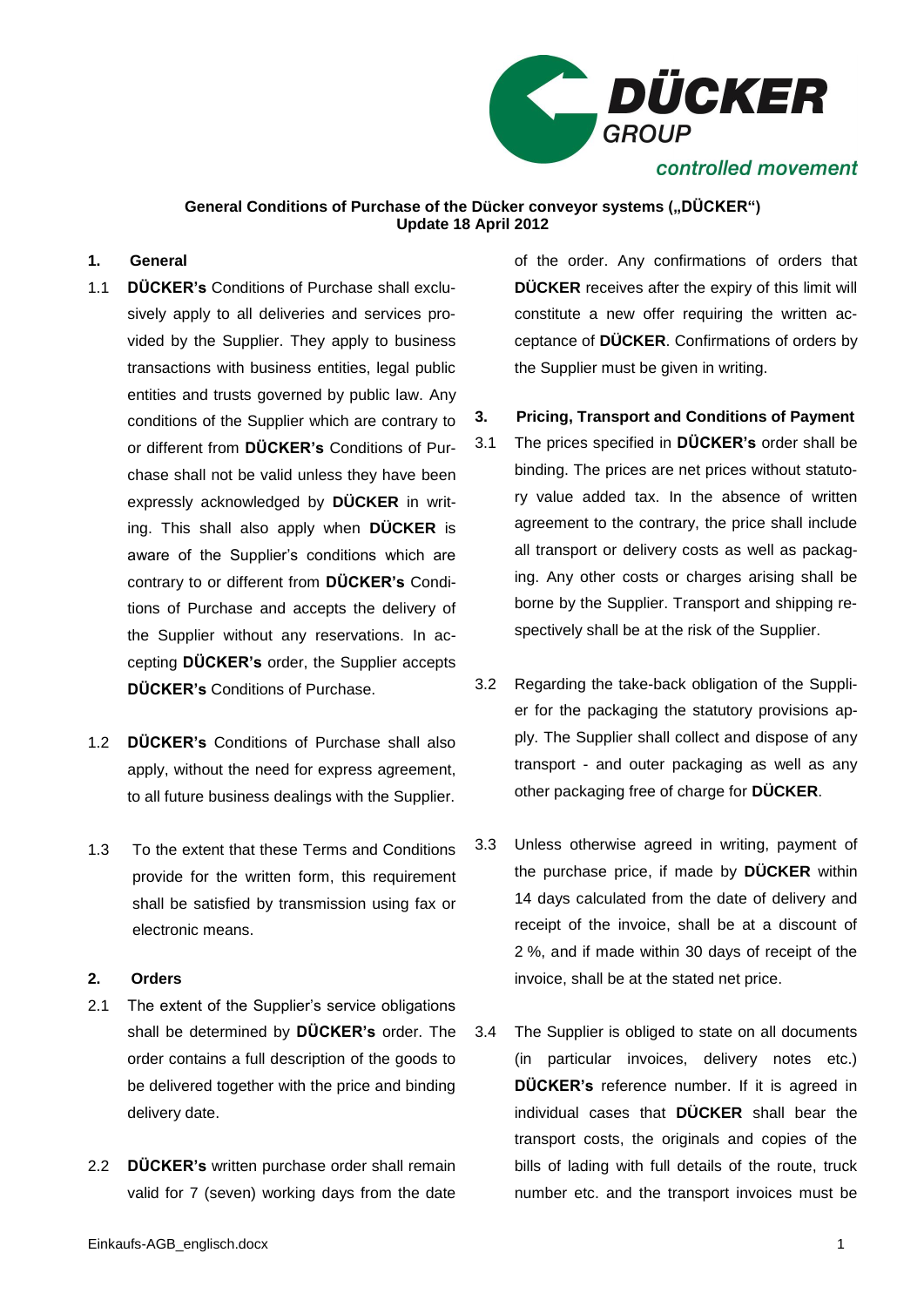attached to the invoices; in cases of a collective delivery, the invoices must state the weight and partial amount of the delivered goods. To the extent that this is not done, **DÜCKER** shall not be responsible for the resulting delay in payment.

- 3.5 The INCOTERMS shall apply in the version effective at the time of conclusion of the contract.
- 3.6 The Supplier is not entitled to assign claims against **DÜCKER** to any third parties unless **DÜCKER** expressly agrees in writing.
- 3.7 **DÜCKER** shall retain any statutory rights of setoff or rights of retention.

# **4. Delivery Time, Delayed Delivery, Force Majeure**

- 4.1 The dates or terms of delivery stated in the purchase order shall be binding. Any specified terms of delivery commence from the date of the purchase order. Should the Supplier discover that he is not in a position to comply with the delivery date, **DÜCKER** must be immediately notified in writing; without prejudice to any claims of **DÜCKER** resulting from such delay.
- 4.2 In the event of a delay on the part of the Supplier, **DÜCKER** is entitled to demand compensation for the damages suffered. Any further statutory claims of **DÜCKER** shall remain unaffected.
- 4.3 In the event of a force majeure such as war, transportation or operational disruption, industrial action, unforeseeable currency or exchange rate hindrances or other obstruction which is beyond **DÜCKER's** control, **DÜCKER** is entitled to withdraw from the contract in whole or in part or require performance

of the contract at a later date without any claims for damages arising on the part of the Supplier. The notification that such a force majeure has occurred must be made in writing by **DÜCKER** within a reasonable time of the related occurrence becoming known **DÜCKER**.

#### **5. Inspection for Defects**

- 5.1 By prior appointment **DÜCKER** is entitled at any time between confirmation of the contract and the delivery date to already inspect the goods at Supplier's during the normal business and operation hours for any defects. This shall not curtail **DÜCKER's** rights to claim under the warranties.
- 5.2 Following receipt of the goods, **DÜCKER** is obliged within a reasonable time period for the concrete expenditure of time for the examination to examine the goods for any possible deviations as to quality and quantity. Notification of defects shall be deemed to be given in good time if submitted immediately after the discovery of the defect.
- 5.3 **DÜCKER** is entitled to examine the goods for deviations of quality or quantity by reliable random samples, provided this corresponds with circumstances in the regular course of business as well as the type and volume of the delivery. If the result of the random checks reveals a defect in terms of quality or quantity, **DÜCKER** is entitled to enforce its warranty for defects in relation to the entire delivery.

#### **6. Quality Assurance**

The goods supplied must correspond with the respective statutory provisions, regulations and directives of public authorities, government safety organisations and trade associations, and with the latest technology as well as the specifications and quality requirements set out in the purchase order. The Supplier is obliged to advise **DÜCKER**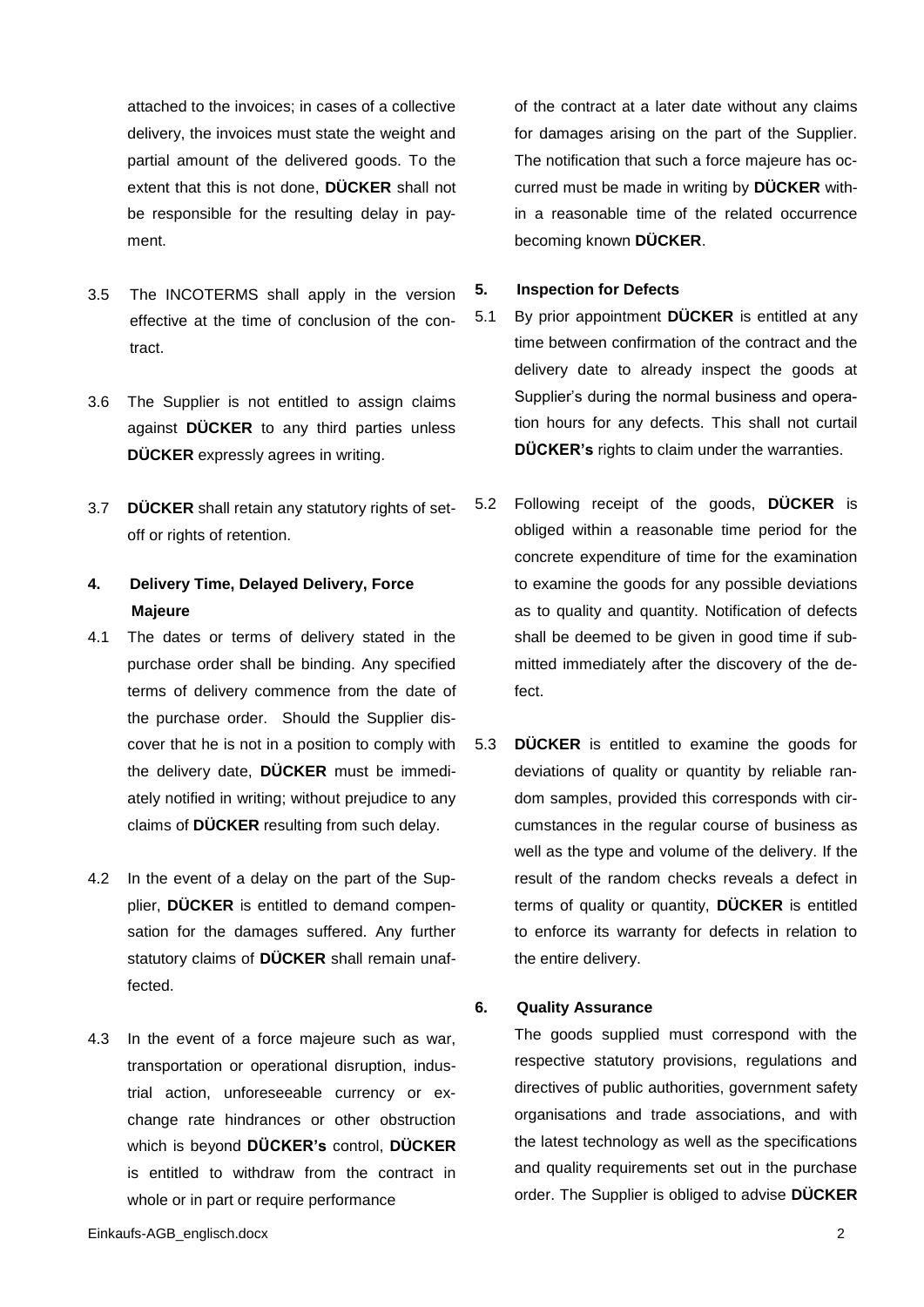in writing of possible limitations on use and declaration duties for the supplied goods.

# **7. Warranty**

- 7.1 The Supplier guarantees that the goods are free from defects in material and title. Statutory warranty claims shall be fully available to **DÜCKER** at all times.
- 7.2 In the event of a breach of warranty, the Supplier is obliged to bear all necessary costs to remove the defect in question or to replace the defective goods. This shall also apply if such costs increase because **DÜCKER** has instructed that the subject of the delivery must be subsequently moved to a location other than **DÜCKER's** place of business.
- 7.3 **DÜCKER** has an absolute unqualified right to claim compensation for damages including those arising from breaches of collateral duties.
- 7.4 Claims in relation to defects are subject to a three year limitation period calculated from the date of delivery of the goods to **DÜCKER**, unless a further reaching statutory or separately agreed provision provides for a longer limitation period.

### **8. Liability**

- 8.1 Upon **DÜCKER's** demand, the Supplier holds **DÜCKER** free in respect of all third party claims that are raised against **DÜCKER** by reason of a breach of an obligation on the part of the Supplier, provided that and to the extent that the Supplier is obliged to compensate
- 8.2 If **DÜCKER** is held liable for a producer and/or product liability claim due to a fault in an item delivered by the Supplier, the Supplier must hold **DÜCKER** free upon **DÜCKER's** demand for the liability resulting from the fault insofar as

the cause of the fault originates from the Supplier's sphere of control and organization and the Supplier is liable in relation to third parties. The Supplier is obliged to maintain sufficient product liability insurance. **DÜCKER's** further claims for damages shall remain unaffected.

8.3 In the context of liability for damages under **clause 8.2** above, the Supplier is also obliged to reimburse any charges arising out of or in connection with **DÜCKER's** recall of the goods. **DÜCKER** shall, in so far as it is possible and reasonable, inform and provide the Supplier with the opportunity to comment on the content and extent of the recall measures to be implemented. Other statutory claims of **DÜCKER** shall remain unaffected.

# **9. Retention of Title**

- 9.1 **DÜCKER** reserves the title to all items of **DÜCK-ER**, which are in the possession of the Supplier. Any processing or conversion shall be carried out for **DÜCKER**. If **DÜCKER's** goods are processed or mixed with items not belonging to **DÜCKER**, **DÜCKER** shall acquire co-ownership of the new item in proportion of the fair market value of the item to the other processed or mixed items at the time of the processing or mixing.
- 9.2 Any extended and enlarged reservations of title on the part of the Supplier - particularly any reservation of title in relation to delivered goods pending full payment of all claims deriving from the business relationship - shall be excluded. In particular, there shall be no processing within the meaning of § 950 of the German Civil Code on behalf of the Supplier.

### **10. Works and Services**

These General Conditions of Purchase shall also apply to the purchase of works and services (in